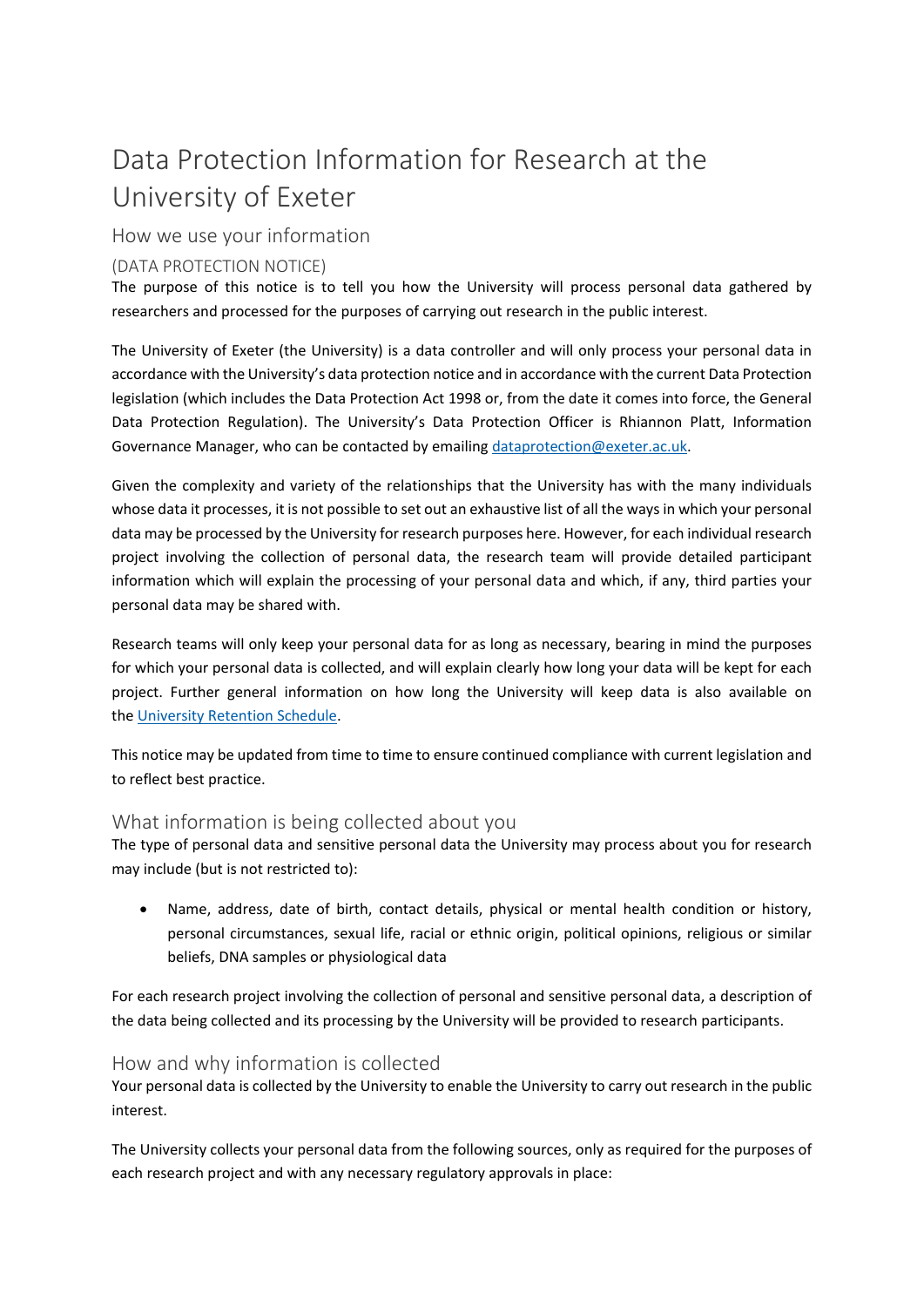- From individual research participants
- From those caring for or associated with individual research participants
- From service provider records (such as the NHS)

#### How will your personal data be used

Here are some of the ways we will use your personal data, this is not exhaustive, but is intended to provide you with an idea of the things that we may do throughout your relationship with the University.

- For research data analysis
- To maintain participant safety, dignity and wellbeing
- In publications or resources for research, education or public engagement purposes
- To maintain data for use in future research projects or research archives

Under the Legislation you can request that such processing should not occur. You may choose not to take part or to withdraw from a research project at any time and, in this instance, the University research **team would advise you of any implications for your consideration.** 

## Sensitive Personal Data

Some of the personal data the University processes about you will be "sensitive personal data". This category of personal data will be subject to additional protections. Sensitive personal data is defined as information about your racial or ethnic origin, political opinions, religious or similar beliefs, trade union membership, physical or mental health or condition, sexual life, or commission of or proceedings for any offence committed or alleged to have been committed by you.

This information may be processed for one of the reasons set out above for the purposes of research undertaken in the public interest.

In addition, this sensitive personal data may be collected to meet government requirements, to monitor our equal opportunities policies and to ensure that under-represented groups receive appropriate support. This information may also be collected and retained for statistical purposes.

## Who may personal data be shared with

In processing your personal data and/ or sensitive personal data, the University may have reason to share your personal data and/ or sensitive personal data with a third party, some of these circumstances are as follows:

- Members of a research team who are not employed by or studying at the University of Exeter
- Other researchers for use in future research
- Healthcare, social care or emergency services where, for example, there is a concern about the safety of a research participant
- Regulators, government departments or other relevant authority

#### Your right to access your personal data

You have a number of rights in relation to your personal data. Information about what these rights are and how to exercise them is available at www.exeter.ac.uk/dataprotection/rights.